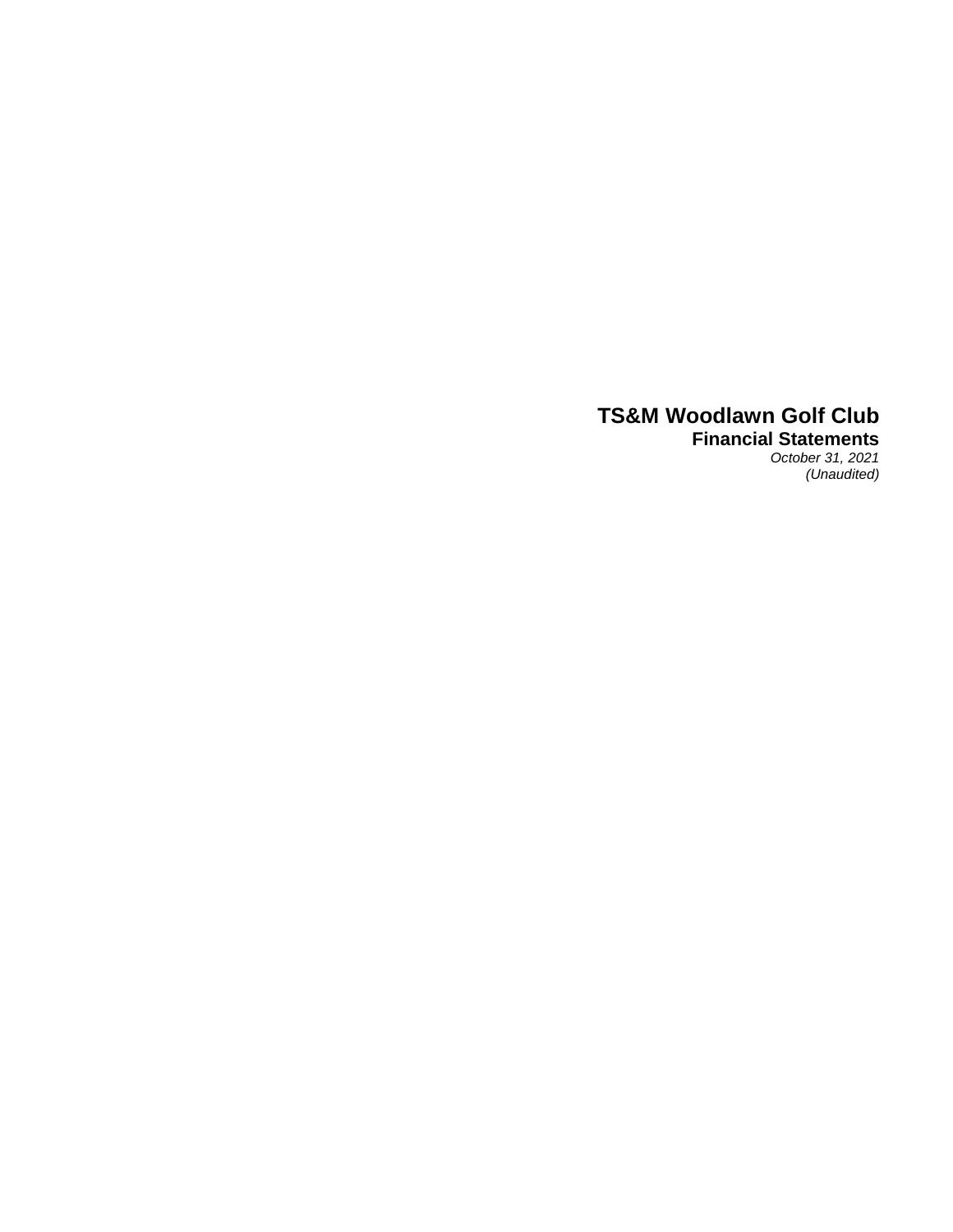# To the Board of TS&M Woodlawn Golf Club:

We have reviewed the accompanying financial statements of TS&M Woodlawn Golf Club that comprise the statement of financial position as at October 31, 2021, and the statements of operations and changes in net assets and cash flows for the year then ended, and a summary of significant accounting policies and other explanatory information.

## *Management's Responsibility for the Financial Statements*

Management is responsible for the preparation and fair presentation of these financial statements in accordance with Canadian accounting standards for not-for-profit organizations, and for such internal control as management determines is necessary to enable the preparation of financial statements that are free from material misstatement, whether due to fraud or error.

## *Practitioner's Responsibility*

Our responsibility is to express a conclusion on the accompanying financial statements based on our review. We conducted our review in accordance with Canadian generally accepted standards for review engagements, which require us to comply with relevant ethical requirements.

A review of financial statements in accordance with Canadian generally accepted standards for review engagements is a limited assurance engagement. The practitioner performs procedures, primarily consisting of making inquiries of management and others within the entity, as appropriate, and applying analytical procedures, and evaluates the evidence obtained.

The procedures performed in a review are substantially less in extent than, and vary in nature from, those performed in an audit conducted in accordance with Canadian generally accepted auditing standards. Accordingly, we do not express an audit opinion on these financial statements.

## *Conclusion*

Based on our review, nothing has come to our attention that causes us to believe that the financial statements do not present fairly, in all material respects, the financial position of TS&M Woodlawn Golf Club as at October 31, 2021, and the results of its operations and its cash flows for the year then ended in accordance with Canadian accounting standards for not-for-profit organizations.

Weyburn, Saskatchewan

January 17, 2022 Chartered Professional Accountants



**KINCENTRIC> Best Employer CANADA 2019**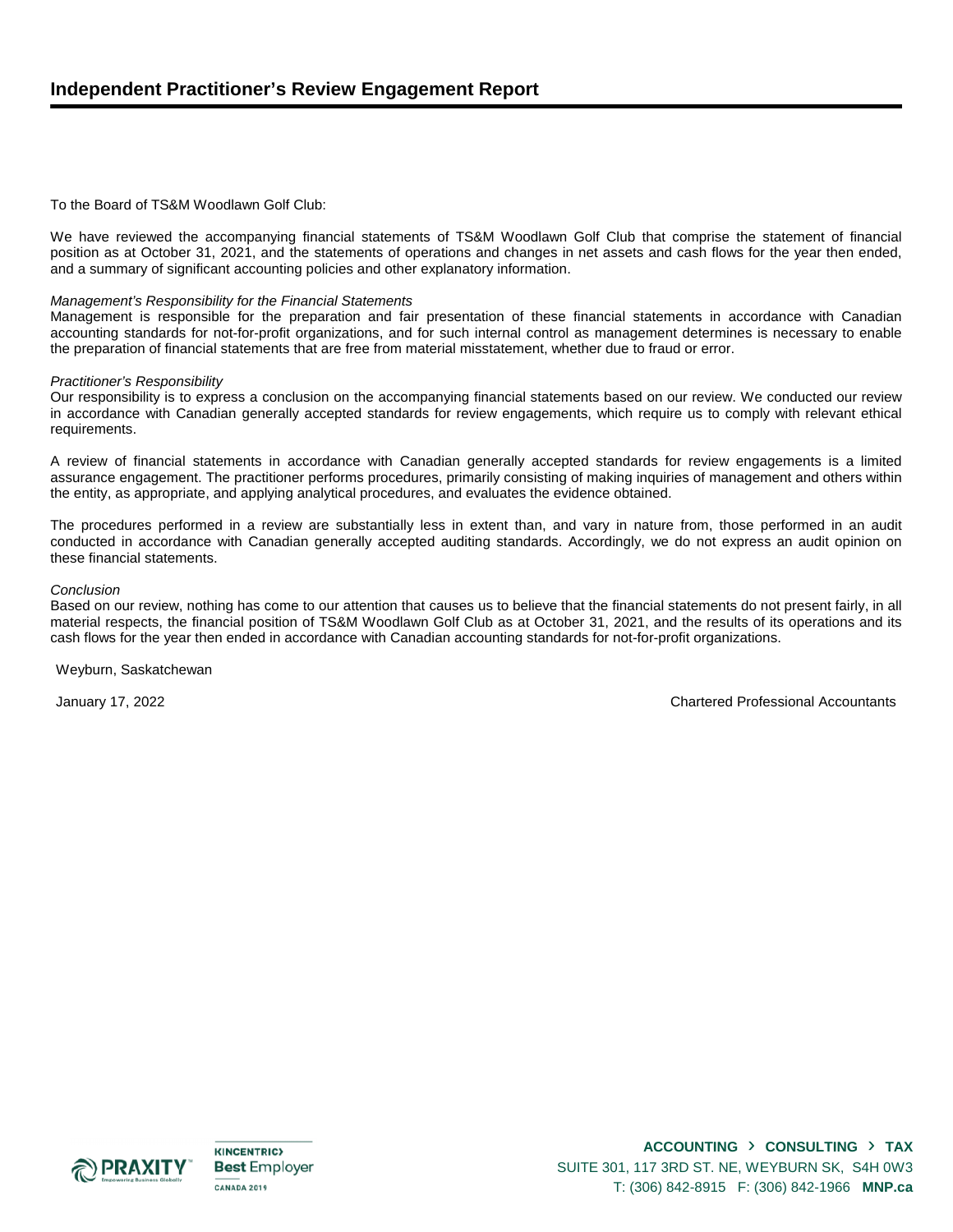# **Statement of Financial Position**

*As at October 31, 2021 (Unaudited)*

|                                                       | 2021      | 2020      |
|-------------------------------------------------------|-----------|-----------|
| <b>Assets</b>                                         |           |           |
| <b>Current</b>                                        |           |           |
| Cash (Note 3)                                         | 716,682   | 763,700   |
| Accounts receivable                                   | 10,497    | 17,502    |
| Inventory (Note 4)                                    | 91,527    | 51,769    |
| Prepaid expenses and deposits (Note 5)                | 19,647    | 25,288    |
|                                                       | 838,353   | 858,259   |
| Capital assets (Note 6)                               | 2,958,680 | 2,834,021 |
|                                                       | 3,797,033 | 3,692,280 |
| <b>Liabilities</b>                                    |           |           |
| <b>Current</b>                                        |           |           |
| Accounts payable and accruals (Note 8)                | 79,766    | 66,167    |
| Current portion of deferred contributions (Note 9)    | 83,357    | 107,108   |
| Current portion of term loans due on demand (Note 10) | 30,000    | 86,000    |
|                                                       | 193,123   | 259,275   |
| Term loans due on demand (Note 10)                    | 117,192   | 147,481   |
|                                                       | 310,315   | 406,756   |
| Deferred contributions (Note 9)                       | 276,819   | 293,741   |
| Long-term debt (Note 10)                              | 40,000    | 30,000    |
|                                                       | 627,134   | 730,497   |
| <b>Net Assets</b>                                     | 3,169,899 | 2,961,783 |
|                                                       | 3,797,033 | 3,692,280 |
|                                                       |           |           |

**Approved on behalf of the Board of Directors**

**Director Director**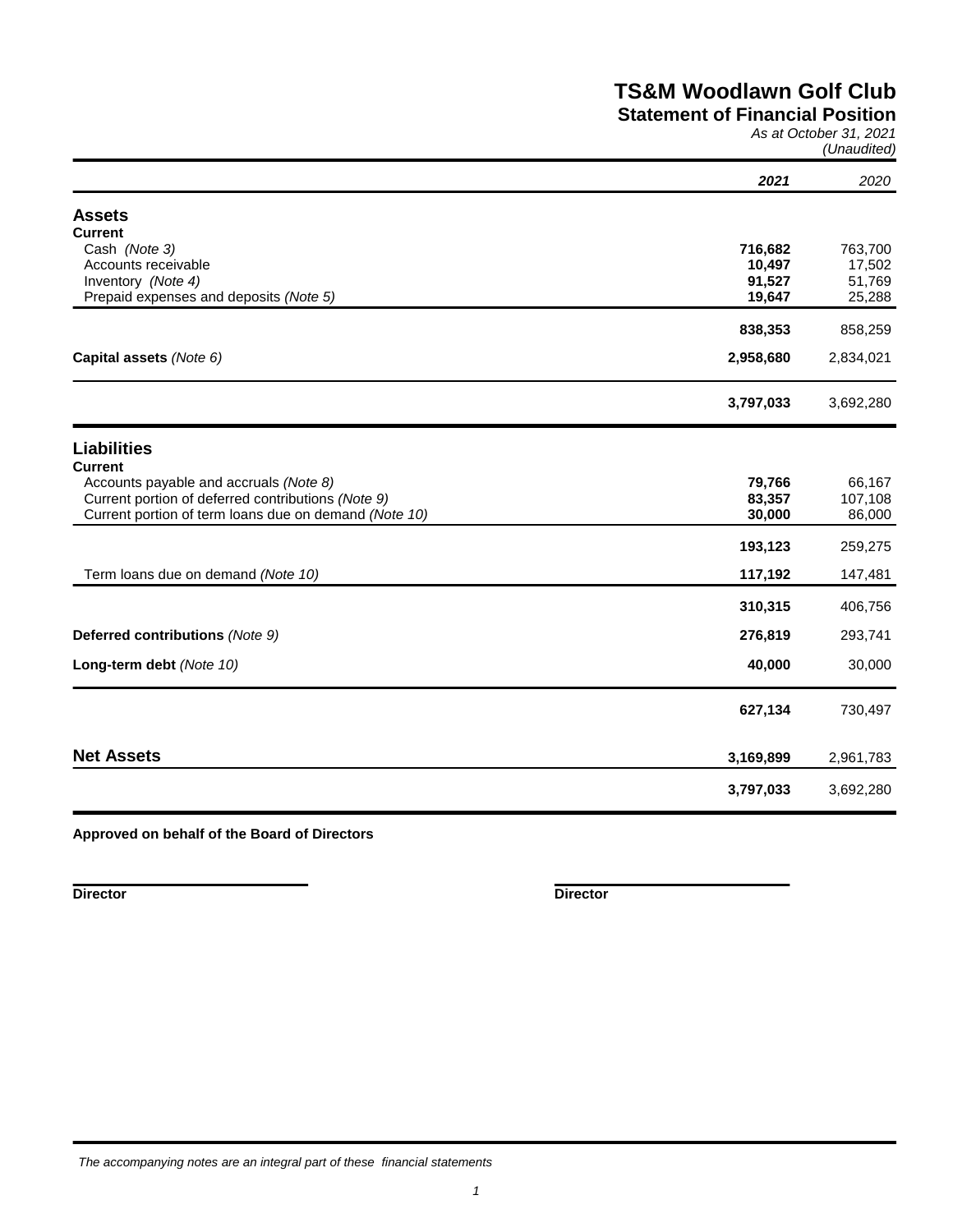# **Statement of Operations and Changes in Net Assets**

*For the year ended October 31, 2021 (Unaudited)*

|                                                                 | 2021      | 2020      |
|-----------------------------------------------------------------|-----------|-----------|
| Revenue                                                         |           |           |
| Memberships and green fees                                      | 766,890   | 681,216   |
| Food and beverage                                               | 525,135   | 368,590   |
| Pro shop                                                        | 341,084   | 206,621   |
| Rental                                                          | 183,483   | 160,976   |
| Sponsorship                                                     | 171,074   | 81,312    |
| Donations                                                       | 7,978     | 37,524    |
| Interest                                                        | 3,410     | 2,781     |
| Insurance proceeds from hail storm                              | 9,990     | 94,227    |
|                                                                 |           |           |
|                                                                 | 2,009,044 | 1,633,247 |
| <b>Expenses</b>                                                 |           |           |
| Salaries and benefits                                           | 834,211   | 708,120   |
| Food and beverage                                               | 256,296   | 177,593   |
| Pro shop                                                        | 250,808   | 153,318   |
| Amortization                                                    | 203,877   | 175,495   |
| Repairs and maintenance                                         | 167,412   | 198,181   |
| <b>Utilities</b>                                                | 58,153    | 50,757    |
| <b>Supplies</b>                                                 | 41,687    | 24,279    |
| Bank charges and interest                                       | 27,160    | 21,826    |
| Office supplies                                                 | 25,558    | 30,097    |
| Advertising                                                     | 22,068    | 22,094    |
| Automotive                                                      | 21,341    | 22,133    |
| Insurance                                                       | 19,352    | 19,110    |
| Licences and fees                                               | 17,624    | 20,560    |
| Professional fees                                               | 11,322    | 13,443    |
| Interest on term loans due on demand                            | 6,765     | 11,251    |
| Rent                                                            | 6,607     | 1,799     |
| Telephone                                                       | 6,096     | 6,901     |
| Professional development                                        | 3,978     | 3,816     |
| Interest on capital lease obligations                           |           | 1,261     |
| <b>Total expenses</b>                                           | 1,980,315 | 1,662,034 |
| Excess (deficiency) of revenue over expenses before other items | 28,729    | (28, 787) |

*Continued on next page*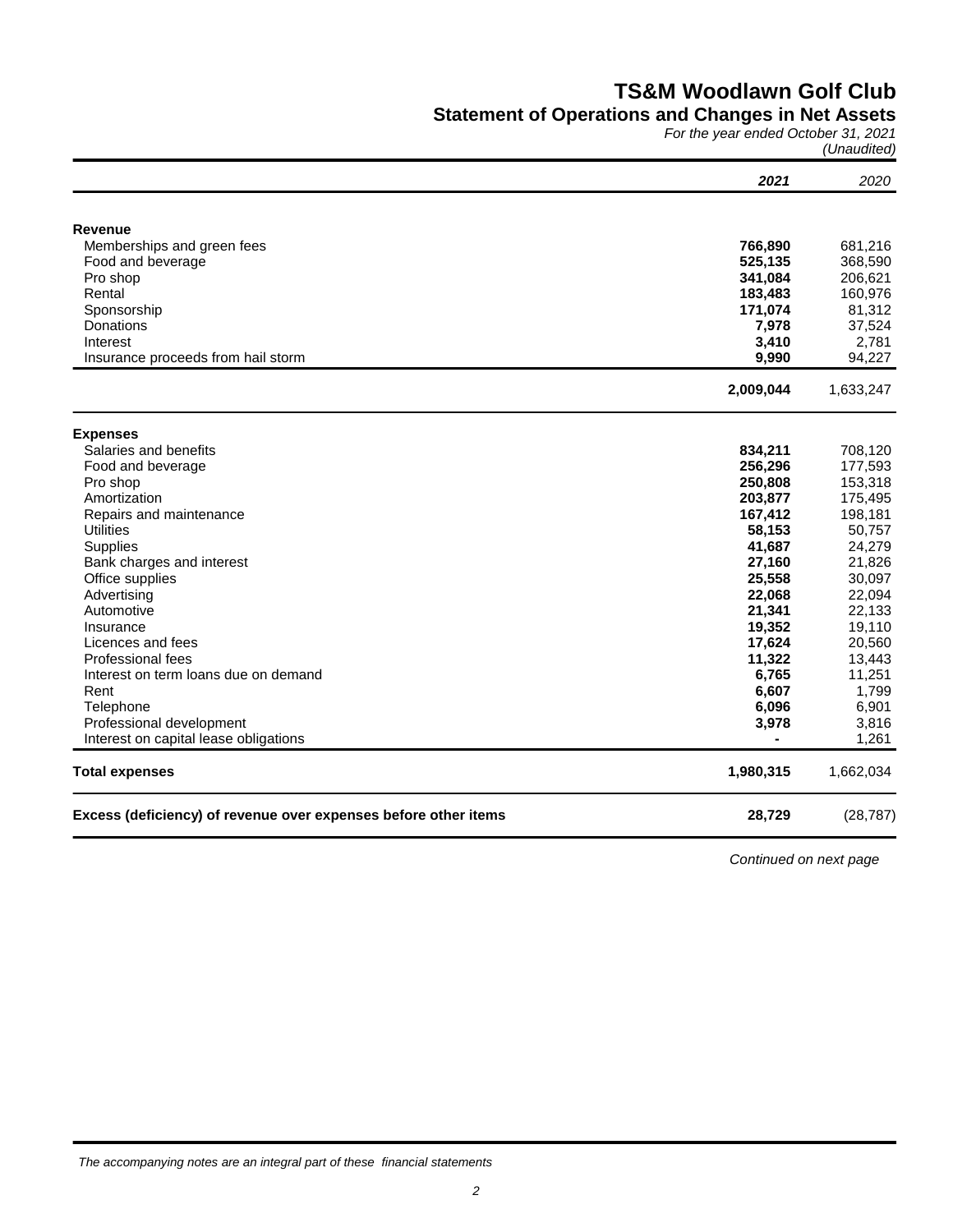# **Statement of Operations and Changes in Net Assets**

*For the year ended October 31, 2021 (Unaudited)*

|                                                                                                               | 2021              | 2020      |
|---------------------------------------------------------------------------------------------------------------|-------------------|-----------|
| <b>Excess (deficiency) of revenue over expenses before other items</b> (Continued from<br>previous page)      | 28,729            | (28, 787) |
| <b>Other items</b><br>Government assistance and grant revenue (Note 11)<br>Gain on disposal of capital assets | 112,681<br>66,706 | 288,875   |
|                                                                                                               | 179,387           | 288,875   |
| <b>Excess of revenue over expenses</b>                                                                        | 208,116           | 260,088   |
| Net assets beginning of year                                                                                  | 2,961,783         | 2,701,695 |
| Net assets, end of year                                                                                       | 3,169,899         | 2,961,783 |

#### *The accompanying notes are an integral part of these financial statements*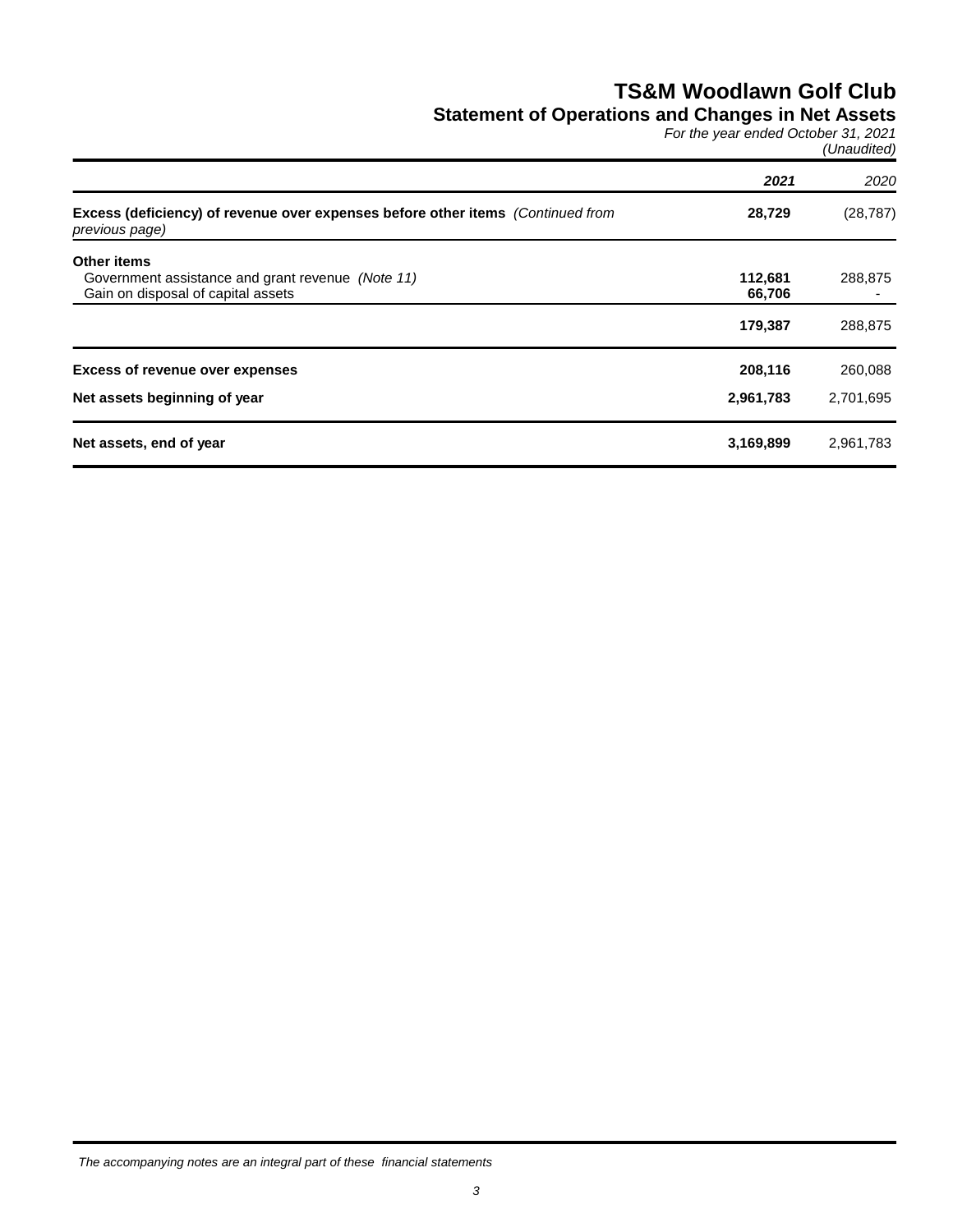# **Statement of Cash Flows**

*For the year ended October 31, 2021 (Unaudited)*

|                                                                     | 2021                  | 2020      |
|---------------------------------------------------------------------|-----------------------|-----------|
| Cash provided by (used for) the following activities                |                       |           |
| <b>Operating</b>                                                    |                       |           |
| Excess of revenue over expenses                                     | 208,116               | 260,088   |
| Amortization                                                        | 203,877               | 175,495   |
| Gain on disposal of capital assets<br>Forgiveness of long-term debt | (66, 706)<br>(10,000) | (10,000)  |
|                                                                     |                       |           |
|                                                                     | 335,287               | 425,583   |
| Changes in working capital accounts                                 |                       |           |
| Accounts receivable                                                 | 7,005                 | (807)     |
| Inventory                                                           | (39, 758)             | 3,805     |
| Prepaid expenses and deposits                                       | 5,641                 | 37,619    |
| Accounts payable and accruals                                       | 13,599                | 5,098     |
| Deferred contributions                                              | (40, 673)             | (68, 314) |
|                                                                     | 281,101               | 402,984   |
| <b>Financing</b>                                                    |                       |           |
| Repayments of capital lease obligations                             |                       | (17, 370) |
| Advances of long-term debt                                          | 20,000                | 40,000    |
| Repayment of term loans due on demand                               | (86, 289)             | (63, 860) |
|                                                                     | (66, 289)             | (41, 230) |
|                                                                     |                       |           |
| <b>Investing</b>                                                    |                       |           |
| Purchase of capital assets                                          | (343, 330)            | (16, 888) |
| Proceeds on disposal of capital assets                              | 81,500                |           |
|                                                                     | (261, 830)            | (16, 888) |
| (Decrease) increase in cash resources                               | (47, 018)             | 344,866   |
| Cash resources, beginning of year                                   | 763,700               | 418,834   |
|                                                                     |                       |           |
| Cash resources, end of year                                         | 716,682               | 763,700   |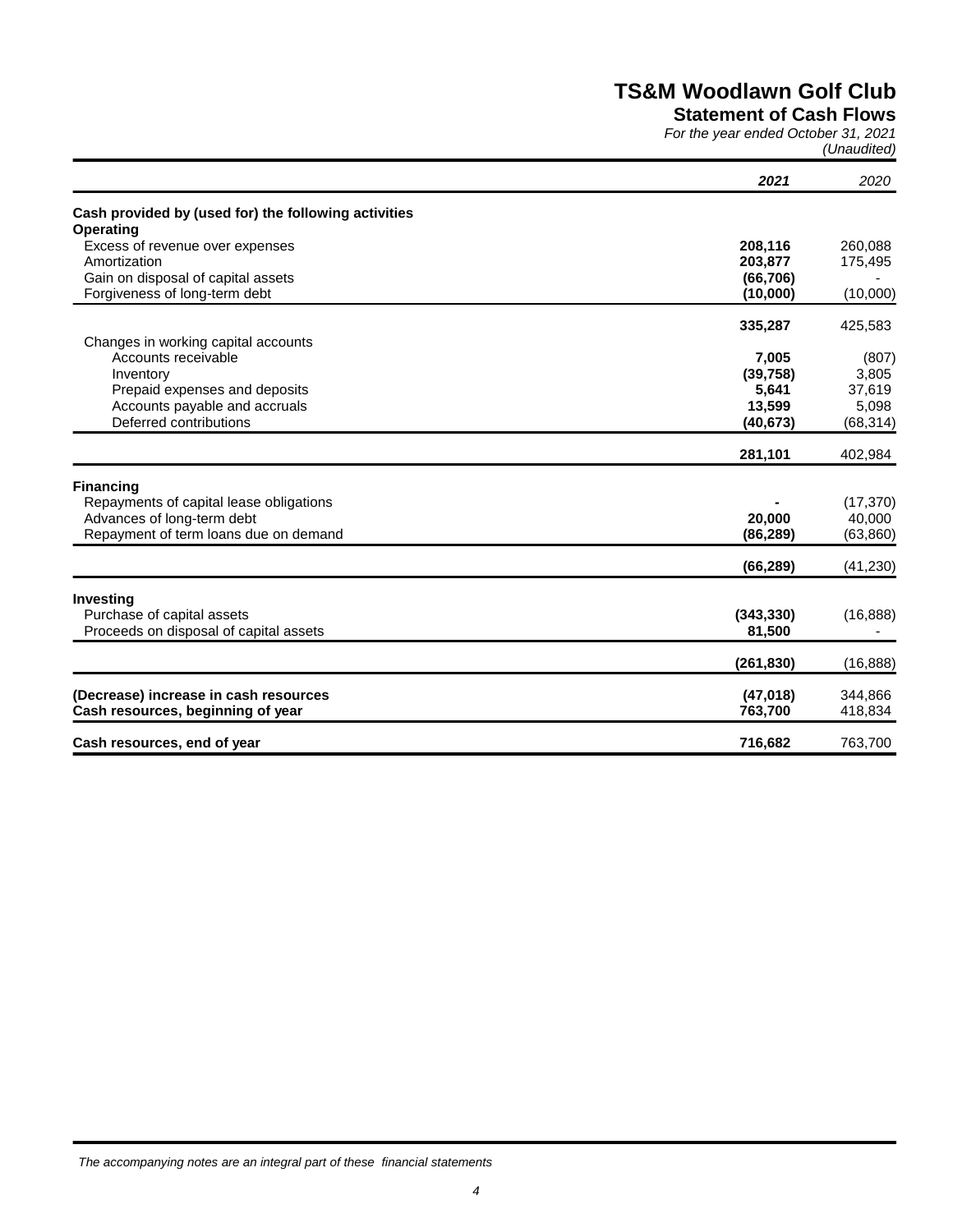#### **1. Incorporation and nature of the organization**

Estevan Woodlawn Golf Club Inc., operating as TS&M Woodlawn Golf Club (the "Organization"), was incorporated under the laws of the Province of Saskatchewan as a not-for-profit organization and thus is exempt from income taxes under the Income Tax Act. The Organization is a regional golf course that provides golfing and entertainment facilities in Estevan, **Saskatchewan** 

## *Impact on operations of COVID-19 (coronavirus)*

During the prior year, there was a global outbreak of COVID-19 (coronavirus), which has had a significant impact on businesses through the restrictions put in place by the Canadian, provincial and municipal governments regarding travel, business operations and isolation/quarantine orders. In the current year, this outbreak increased customer demand due to travel restrictions and many customers pursuing more recreation activities. This increased demand led to supply chain disruptions which have caused inventory shortages across the industry. We expect these supply chain disruptions to continue. At this time, it is unknown the total extent of the impact the COVID-19 outbreak may have on the Organization as this will depend on future developments that are highly uncertain and that cannot be predicted with confidence. These uncertainties arise from the inability to predict the ultimate geographic spread of the disease, and the duration of the outbreak, including the duration of travel restrictions, business closures or disruptions, and quarantine/isolation measures that are currently, or may be put, in place by Canada and other countries to fight the virus.

#### **2. Significant accounting policies**

#### *Basis of accounting*

These financial statements have been prepared in accordance with Canadian accounting standards for not-for-profit organizations as issued by the Accounting Standards Board in Canada and include the following significant accounting policies:

#### *Cash and cash equivalents*

Cash and cash equivalents include balances with banks. Cash subject to restrictions that prevent its use for current purposes is included in restricted cash.

#### *Inventory*

Inventory is valued at the lower of cost and net realizable value. Cost is determined by the first in, first out method. Net realizable value is the estimated selling price in the ordinary course of business, less estimated costs of completion and selling costs.

## *Capital assets*

Purchased capital assets are recorded at cost. Contributed capital assets are recorded at fair value at the date of contribution plus all costs directly attributable to the acquisition.

Amortization is provided using methods and rates intended to amortize the cost of assets over their estimated useful lives.

|                      | <b>Method</b>     | Rate     |
|----------------------|-------------------|----------|
| <b>Buildings</b>     | declining balance | $4\%$    |
| Automotive           | declining balance | 30%      |
| Computer equipment   | declining balance | 30%      |
| Equipment            | declining balance | 20%      |
| Office equipment     | declining balance | 20%      |
| Course development   | straight-line     | 30 years |
| Irrigation equipment | declining balance | $4\%$    |
| Tarps                | straight-line     | 10 years |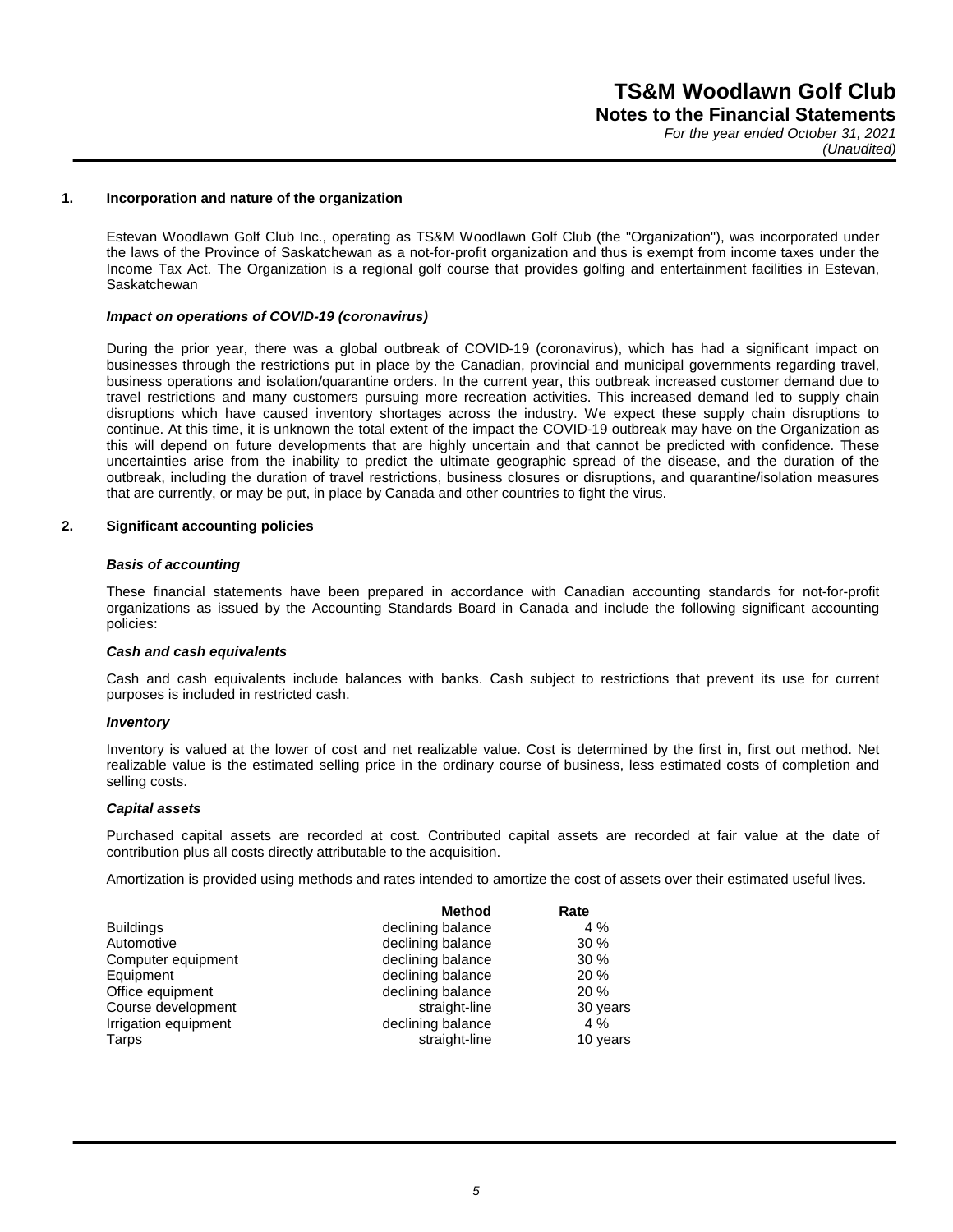## **2. Significant accounting policies** *(Continued from previous page)*

#### *Revenue recognition*

The Organization follows the deferral method of accounting for contributions. Restricted contributions are recognized as revenue in the year in which the related expenses are incurred. Unrestricted contributions are recognized as revenue when received or receivable if the amount to be received can be reasonably estimated and collection is reasonably assured.

Revenue from all sources, except sponsorships, are recognized when a price is agreed, all significant contractual obligations have been satisfied and collectibility is reasonably assured.

Revenue from Sponsorships is recognized on the contract timing on a straight line basis, when collectibility has been reasonably assured.

## *Contributed materials and services*

Contributions of materials and services are recognized both as contributions and expenses in the statement of operations when a fair value can be reasonably estimated and when the materials are used in the normal course of the Organization's operations and would otherwise have been purchased. There were no contributed materials or services during the year (2020 - none).

#### *Leases*

A lease that transfers substantially all of the benefits and risks of ownership is classified as a capital lease. At the inception of a capital lease, an asset and a payment obligation are recorded at an amount equal to the lesser of the present value of the minimum lease payments and the property's fair market value. Assets under capital leases are amortized on a declining balance basis, over their estimated useful lives estimated useful lives. All other leases are accounted for as operating leases and rental payments are expensed as incurred.

An arrangement contains a lease where the arrangement conveys a right to use the underlying tangible asset, and whereby its fulfillment is dependent on the use of the specific tangible asset. After the inception of the arrangement, a reassessment of whether the arrangement contains a lease is made only in the event that:

- there is a change in contractual terms;
- a renewal option is exercised or an extension is agreed upon by the parties to the arrangement;
- there is a change in the determination of whether the fulfillment of the arrangement is dependent on the use of the specific tangible asset; or
- there is a substantial physical change to the specified tangible asset.

#### *Financial instruments*

The Organization recognizes its financial instruments when the Organization becomes party to the contractual provisions of the financial instrument. All financial instruments are initially recorded at their fair value, including financial assets and liabilities originated and issued in a related party transaction with management.

The Organization subsequently measures financial instruments at amortized cost less impairment.

Transaction costs and financing fees are added to the carrying amount for those financial instruments subsequently measured at cost or amortized cost.

#### *Long-lived assets*

Long-lived assets consist of capital assets. Long-lived assets held for use are measured and amortized as described in the applicable accounting policies.

When the Organization determines that a long-lived asset no longer has any long-term service potential to the Organization, the excess of its net carrying amount over any residual value is recognized as an expense in the statement of operations. Write-downs are not reversed.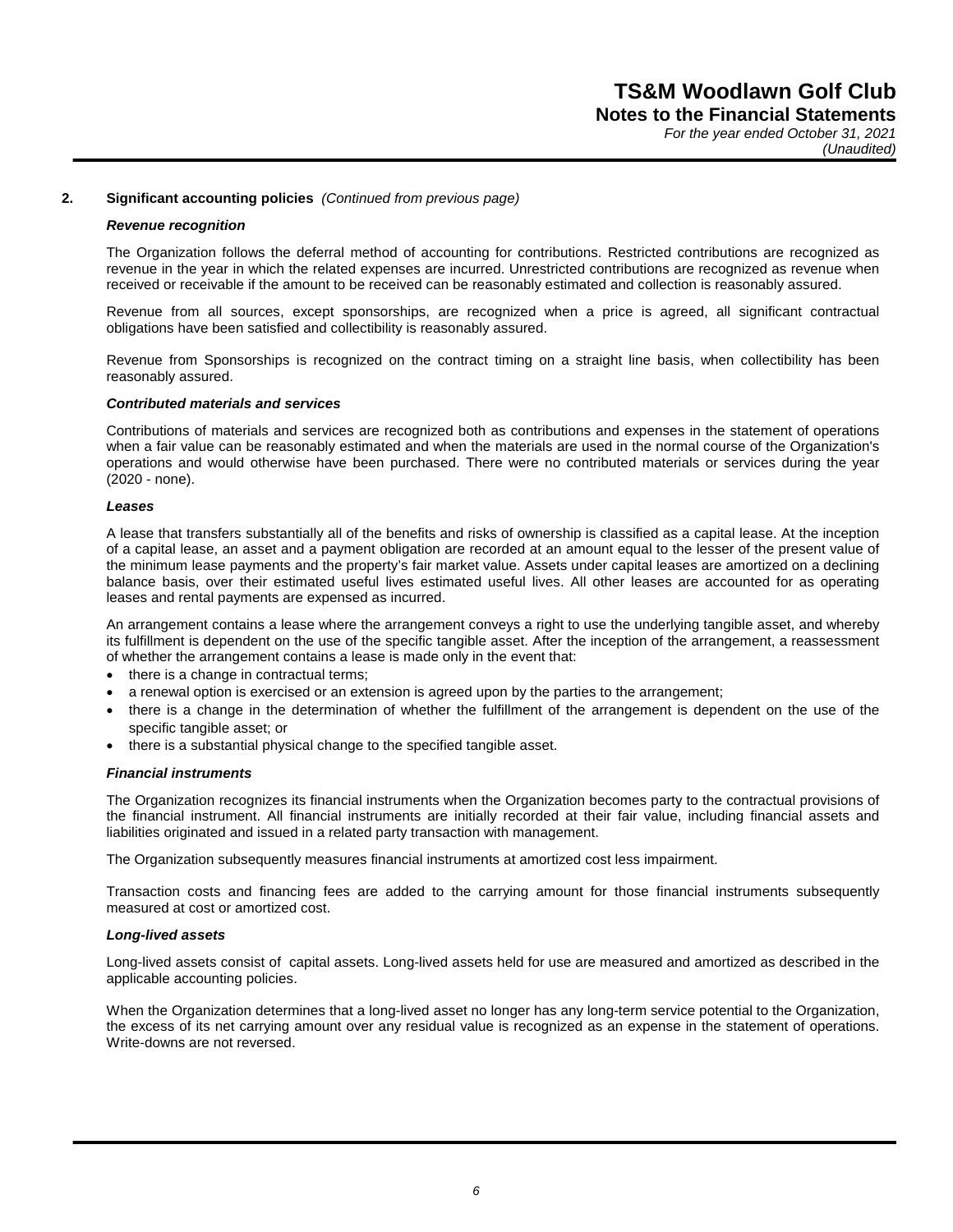## **2. Significant accounting policies** *(Continued from previous page)*

#### *Financial asset impairment:*

The Organization assesses impairment of all of its financial assets measured at cost or amortized cost. Management considers whether the issuer is having significant financial difficulty; whether there has been a breach in contract, such as a default or delinquency in interest or principal payments; etc. in determining whether objective evidence of impairment exists. When there is an indication of impairment, the Organization determines whether it has resulted in a significant adverse change in the expected timing or amount of future cash flows during the year. If so, the Organization reduces the carrying amount of any impaired financial assets to the highest of: the present value of cash flows expected to be generated by holding the assets; the amount that could be realized by selling the assets; and the amount expected to be realized by exercising any rights to collateral held against those assets. Any impairment, which is not considered temporary, is included in current year excess of revenue over expenses.

The Organization reverses impairment losses on financial assets when there is a decrease in impairment and the decrease can be objectively related to an event occurring after the impairment loss was recognized. The amount of the reversal is recognized in the excess of revenue over expenses in the year the reversal occurs.

#### *Measurement uncertainty*

The preparation of financial statements in conformity with Canadian accounting standards for not-for-profit organizations requires management to make estimates and assumptions that affect the reported amounts of assets and liabilities and disclosure of contingent assets and liabilities at the date of the financial statements, and the reported amounts of revenues and expenses during the reporting period.

Accounts receivable are stated after evaluation as to their collectability and an appropriate allowance for doubtful accounts is provided where considered necessary. Provisions are made for slow moving and obsolete inventory as well as after sales service costs. Amortization is based on the estimated useful lives of capital assets.

These estimates and assumptions are reviewed periodically and, as adjustments become necessary they are reported in excess of revenues and expenses in the years in which they become known.

#### *Government assistance*

The Organization recognizes government assistance when there is reasonable assurance that it will comply with the conditions required to qualify for the assistance, and that the assistance will be received. The Organization recognizes government assistance as other income.

#### *Non-monetary transactions*

The Organization enters into agreements with certain customers from whom the Organization acquires goods and services. Transactions involving the exchange of monetary consideration representing 10% or greater of the fair value of the arrangement are considered to be monetary transactions. Non-monetary transactions, for which the Organization's future cash flows have been significantly affected ("commercial substance"), are recorded at the fair value of the assets given up or received, whichever is more reliably measurable. Non-monetary transactions are measured at carrying value when the transaction:

- lacks commercial substance;
- is an exchange of a product or property held for sale in the ordinary course of business to be sold in same line of business to facilitate sales to customers other than the parties of the exchange;
- for which neither the fair value of assets received or given up can be reliably measured; or
- non-monetary non-reciprocal transfers to owners in restructurings or liquidations.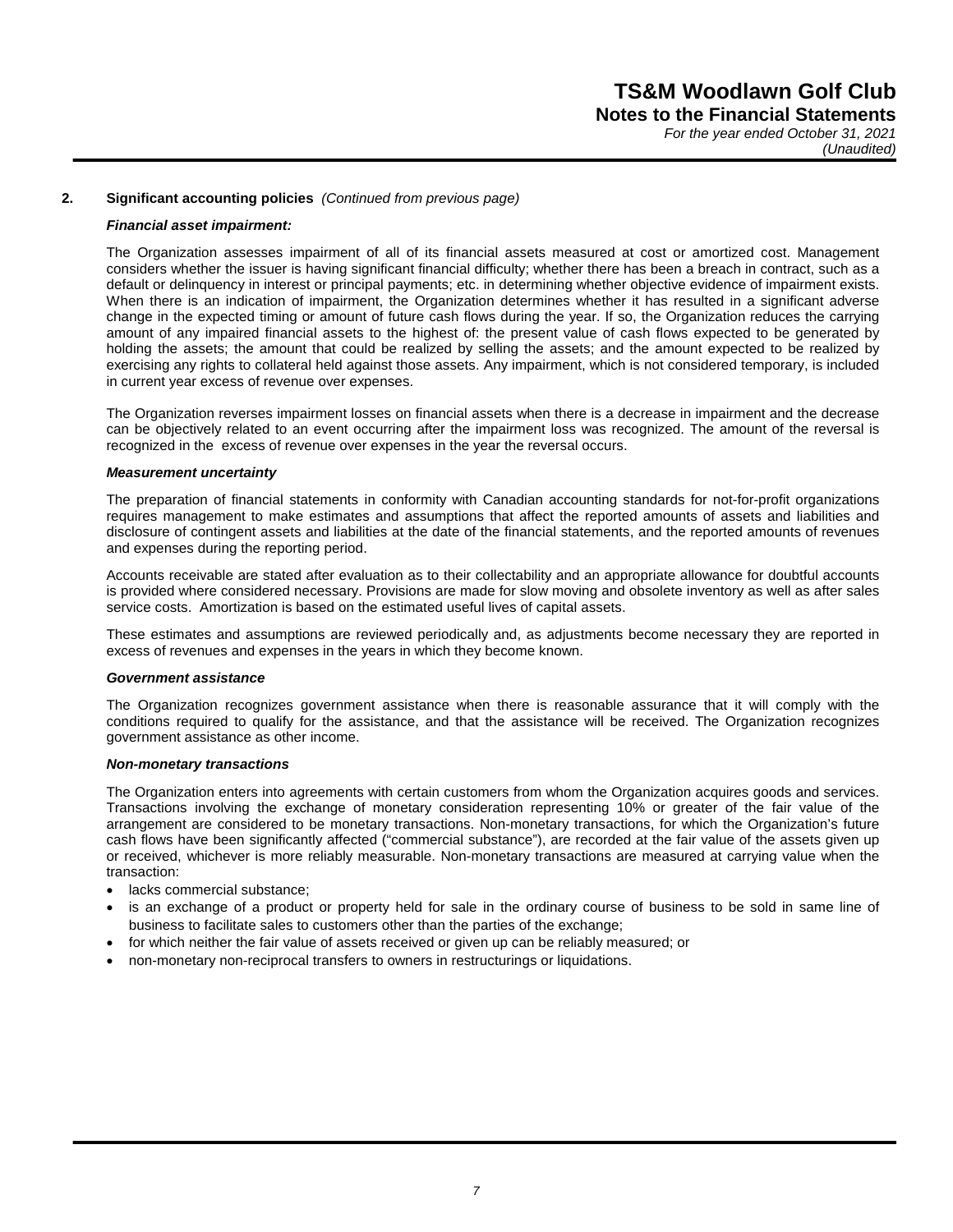**Notes to the Financial Statements** *For the year ended October 31, 2021*

*(Unaudited)*

# **3. Cash**

|                         | 2021    | 2020     |
|-------------------------|---------|----------|
| <b>Chequing Account</b> | 11,358  | (2, 230) |
| Savings Account         | 700,405 | 763,615  |
| Perpetual Fund          | 2,319   | 2,315    |
| Cash float              | 2,600   | -        |
|                         | 716,682 | 763,700  |

Funds in the Perpetual Fund account are internally restricted to be used for Memorial Wall expenses only.

#### **4. Inventory**

|                                                   | 2021             | 2020            |
|---------------------------------------------------|------------------|-----------------|
| Pro shop inventory<br>Food and beverage inventory | 81,408<br>10,119 | 43,820<br>7,949 |
|                                                   | 91,527           | 51.769          |

The cost of inventories recognized as an expense and included in expenses amounts to \$418,715 (2020 - \$272,125).

# **5. Prepaid expenses and deposits**

|                   | 2021   | 2020   |
|-------------------|--------|--------|
| Prepaid insurance | 16,862 | 16,862 |
| Supplier credits  | 2,785  | 8,426  |
|                   | 19,647 | 25,288 |

# **6. Capital assets**

|                      | 5,360,165 | 2,401,485          | 2,958,680 | 2,834,021 |
|----------------------|-----------|--------------------|-----------|-----------|
| Tarps                | 22,184    | 13,125             | 9,059     | 11,277    |
| Irrigation equipment | 803.638   | 278.569            | 525.069   | 546,947   |
| Course development   | 1,598,380 | 446.948            | 1,151,432 | 1,187,182 |
| Office equipment     | 13.146    | 11.816             | 1.330     | 1,662     |
| Equipment            | 557,762   | 469.233            | 88,529    | 110,662   |
| Computer equipment   | 67.561    | 59,338             | 8.223     | 10,496    |
| Automotive           | 888,263   | 574.409            | 313,854   | 68,728    |
| <b>Buildings</b>     | 1,409,231 | 548,047            | 861,184   | 897,067   |
|                      | Cost      | amortization       | value     | value     |
|                      |           | <b>Accumulated</b> | Net book  | Net book  |
|                      |           |                    | 2021      | 2020      |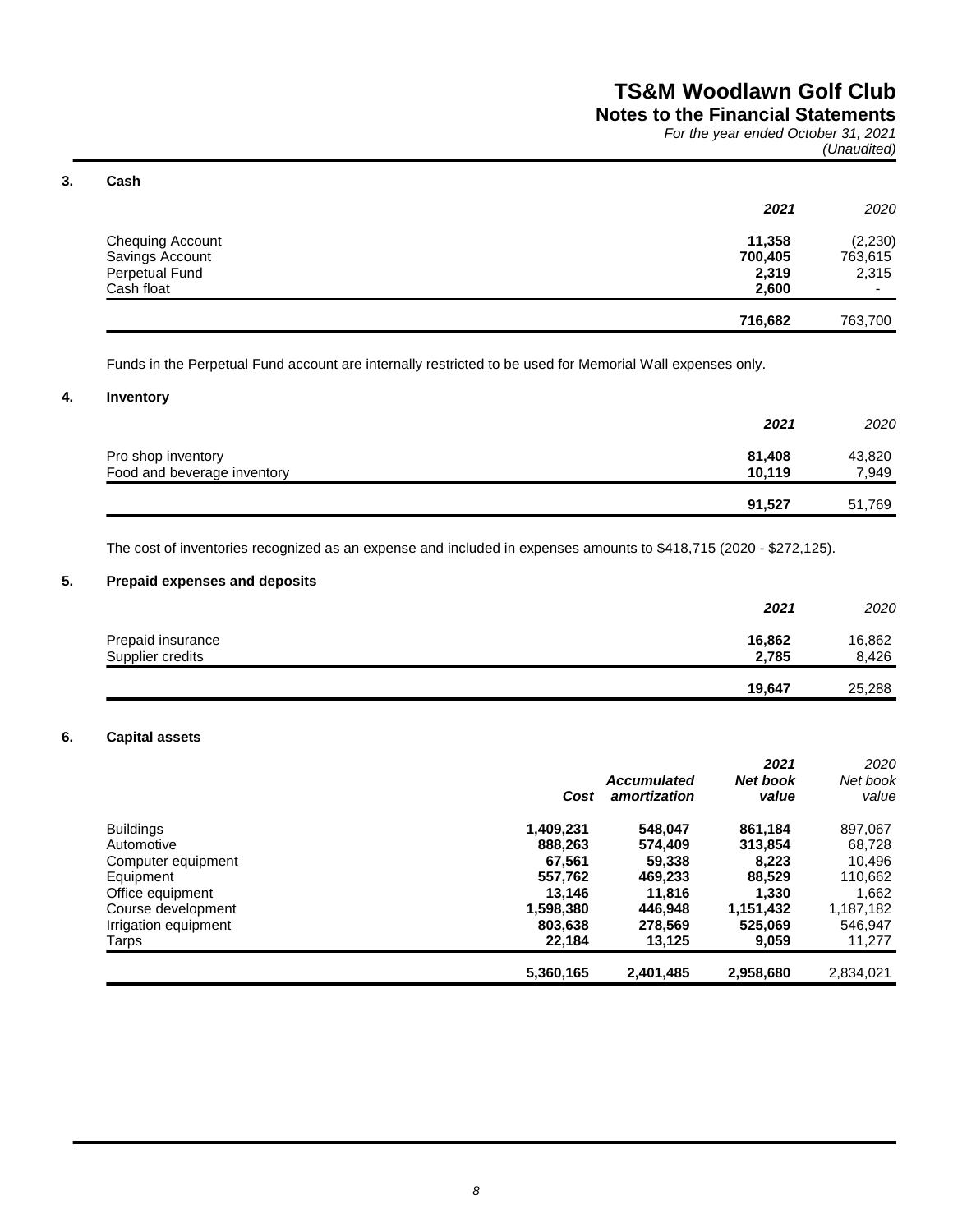# **7. Bank indebtedness**

The Organization has access to a revolving line of credit totalling \$50,000, of which \$nil (2020 - \$nil), was drawn as of October 31, 2021. Interest is charged on the outstanding principal at prime plus 1.00% (2020 - prime plus 1.00%). The line of credit is secured by a general security agreement.

The Organization has access to an equipment line of credit totalling \$200,000, of which \$nil (2020 - \$nil), was drawn as of October 31, 2021. Interest is charged on the outstanding principal at prime plus 1.60% (2020 - prime plus 1.60%). The line of credit is secured by a general security agreement and a revolving capital loan agreement in the amount of \$200,000.

#### **8. Accounts payable and accruals**

|                                | 2021   | 2020   |
|--------------------------------|--------|--------|
| Trade accounts payable         | 44.772 | 35,183 |
| Source deductions              | 22,683 | 14.544 |
| Provincial Sales Tax payable   | 839    | 1,366  |
| Mastercard payable             | 4,979  | 2.718  |
| Goods and Services Tax payable | 5.789  | 11.563 |
| Liquor Consumption Tax payable | 704    | 793    |
|                                | 79.766 | 66.167 |

# **9. Deferred contributions**

Deferred contributions consist of deferred bench sponsorship, deferred hole sponsorship, deferred naming rights, customer credits, gift cards and certificates, golf shop vouchers, and unredeemed green fee passes. Recognition of these amounts as revenue is in accordance with the associated contracts.

|                                                    | 2021       | 2020       |
|----------------------------------------------------|------------|------------|
| Balance, beginning of year                         | 400.849    | 469.163    |
| Amount received during the year                    | 90.954     | 64.870     |
| Less: Amount recognized as revenue during the year | (131, 627) | (133, 184) |
| Subtotal                                           | 360,176    | 400,849    |
| Less: current portion                              | 83.357     | 107,108    |
| Balance, end of year                               | 276.819    | 293,741    |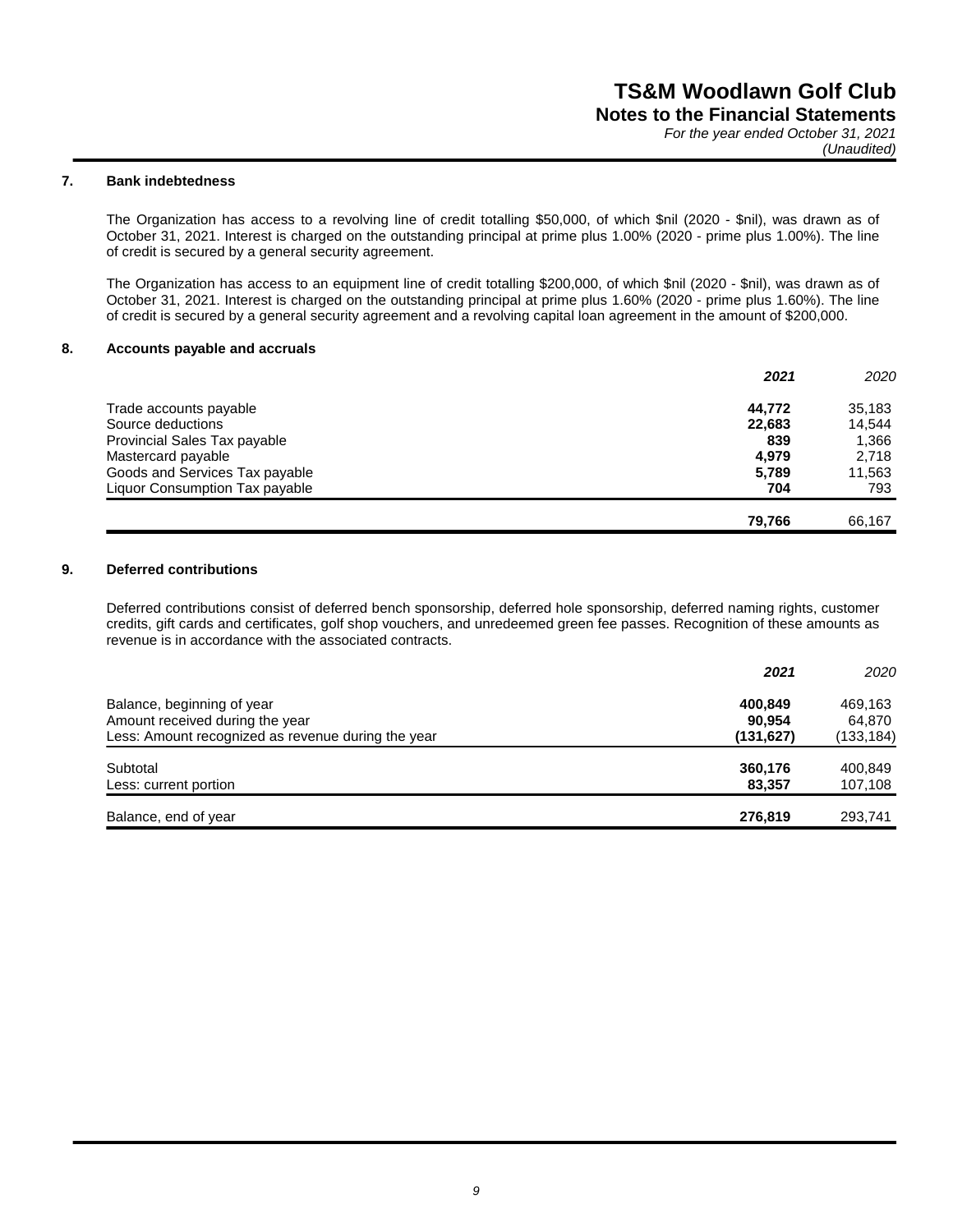**Notes to the Financial Statements** *For the year ended October 31, 2021*

*(Unaudited)*

# **10. Long-term debt** *2021 2020* Affinity Credit Union mortgage, repayable in blended monthly instalments of \$2,878 including interest at prime plus 1%. The loan is secured against a building with a net book value of \$700,860 (2020 - \$730,063). The loan matures August, 2026. **147,192** 176,112 The Organization secured a \$60,000 (2020 - \$40,000) interest-free loan from Affinity Credit Union through Canada Emergency Business Account (CEBA) program to support the business during the COVID-19 pandemic. No principal payments are required until December 2023. Repayment of the balance of the loan on or before December 31, 2023 will result in loan forgiveness of 33 percent or \$20,000 (2020 - \$10,000) of the loan. After 2023, any unpaid balances will be converted to a three-year term at a 5% interest rate. **40,000** 30,000 Affinity Credit Union mortgage bearing interest at 4.34%, repayable in blended monthly instalments of \$5,467 including interest. The loan is secured against a building with a net book value of \$700,860 (2020 - \$730,063). Loan was paid off during the year. **-** 57,369 **187,192** 263,481 Less: Current portion **30,000** 86,000 Less: Term loans due on demand **117,192** 147,481 **40,000** 30,000

Principal repayments on long-term debt due on demand in each of the next five years are estimated as follows:

| 2022 | 30,000 |
|------|--------|
| 2023 | 31,000 |
| 2024 | 72,000 |
| 2025 | 33,000 |
| 2026 | 21,000 |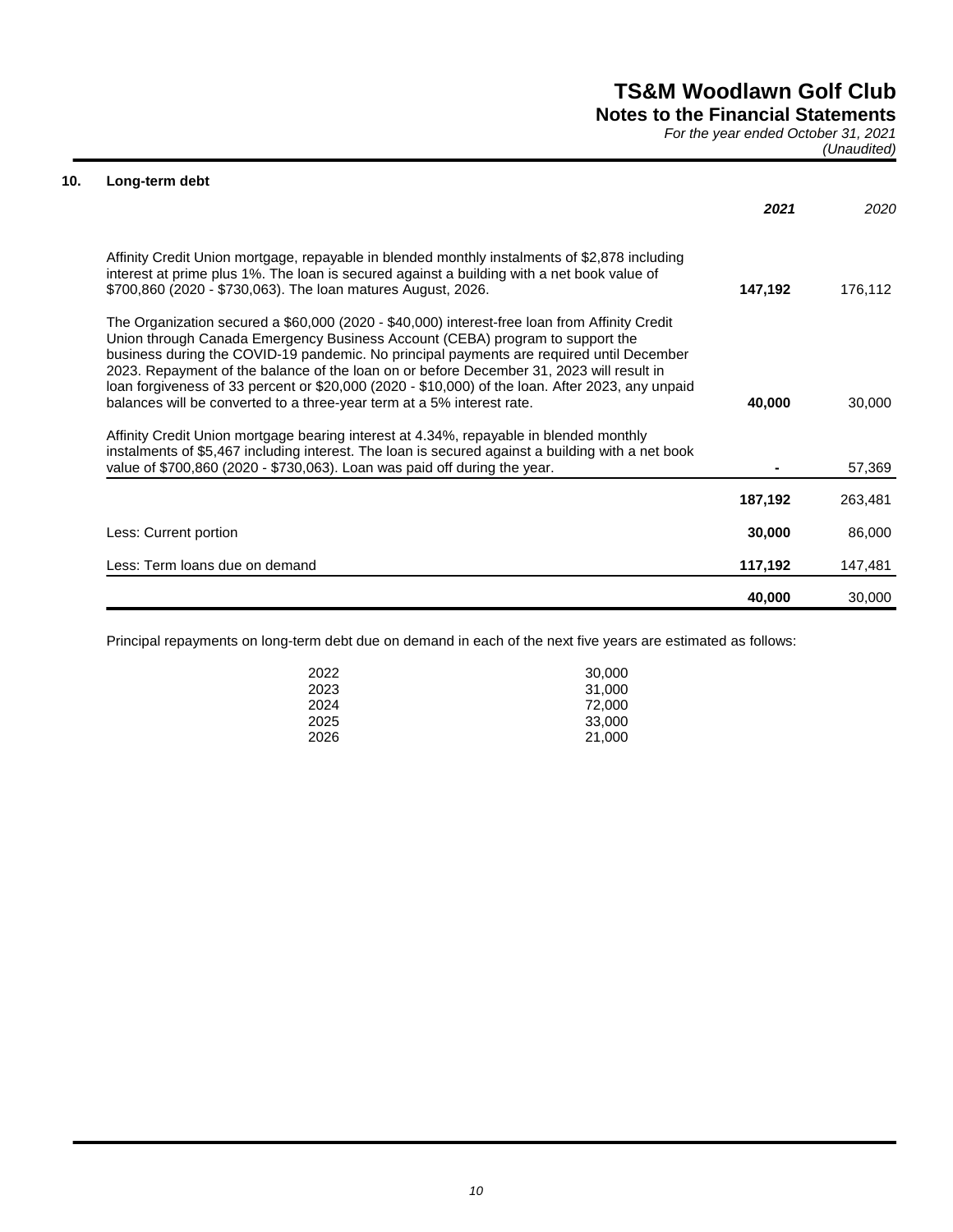*2021 2020*

#### **11. Government assistance and grant revenue**

During the year, the Organization received assistance and grant revenue from the following sources:

| Canada Emergency Wage Subsidy     | 71.874  | 267,875 |
|-----------------------------------|---------|---------|
| Government of Saskatchewan        | 19,888  | 10.000  |
| Canada Emergency Business Account | 10,000  | 10,000  |
| <b>Golf Saskatchewan</b>          | 8,000   |         |
| Other                             | 2.919   | 1,000   |
|                                   |         |         |
|                                   | 112.681 | 288,875 |

In response to the negative economic impact of COVID-19, the Government of Canada announced the Canada Emergency Wage Subsidy (CEWS) program in April 2020. CEWS provides a wage subsidy on eligible remuneration, subject to limits per employee, to eligible employers based on certain criteria, including demonstration of revenue declines as a result of COVID-19. This subsidy is retroactive to March 15, 2020. The qualification and application of the CEWS is assessed over multiple four-week application periods. During the year the Organization applied for and received \$71,874 (2020 - 267,875) as part of the subsidy, which has been recognized in other income.

The Government of Canada announced the Canada Emergency Business Account (CEBA) program in April 2020 to support businesses with financing for expenses that cannot be avoided or deferred as they take steps to safely navigate a period of shutdown. The Government of Canada, through the Affinity Credit Union, provided an interest-free loan of \$60,000 (2020 - \$40,000) to the Organization. Of this amount, \$20,000 (2020 - \$10,000) of the principal amount is forgivable in the event that \$40,000 (2020 - \$30,000) of the principal amount is repaid on or before December 31, 2023. The forgivable portion of the CEBA loan has been recorded as other income. The Organization anticipates that no repayment of the forgivable portion will be necessary.

The Government of Saskatchewan announced the Saskachewan Small Business Emergency Program for Organizations with restricted operations of which \$19,888 (2020 - \$10,000) was applied for and received by the Organization.

As part of Sask Sport, Golf Saskatchewan has provided COVID-19 emergency support funding to golf courses across the province that are members of Golf Saskatchewan provided they use the funds for eligible expenses. During the year, the Organization applied and received \$8,000 (2020 - \$nil).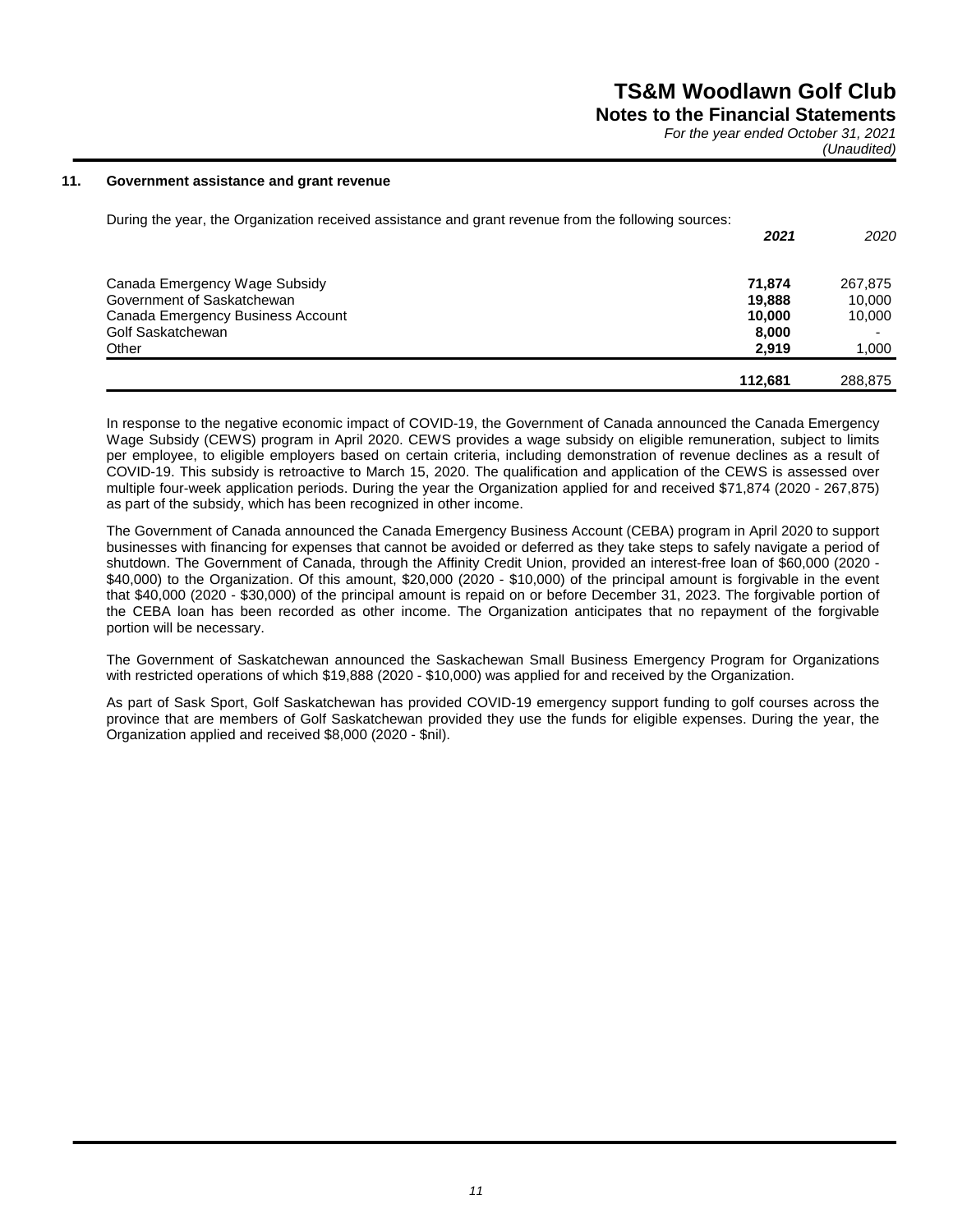#### **12. Financial instruments**

The Organization, as part of its operations, carries a number of financial instruments. It is management's opinion that the Organization is not exposed to significant interest, currency, credit, liquidity or other price risks arising from these financial instruments except as otherwise disclosed.

#### *Credit concentration*

As at October 31, 2021, four (2020 - one) customer accounted for 93% (2020 - 78%) of total accounts receivable. The Organization believes that there is no unusual exposure associated with the collection of these receivables. The Organization performs regular credit assessments of its customers and provides allowances for potentially uncollectible accounts receivable.

#### *Interest rate risk*

Interest rate risk is the risk that the value of a financial instrument might be adversely affected by a change in the interest rates. Changes in market interest rates may have an effect on the cash flows associated with some financial assets and liabilities, known as cash flow risk, and on the fair value of other financial assets or liabilities, known as price risk.

The Organization is exposed to interest rate price risk on its term loans due on demand which had a fixed interest rate of 4.34% (2020 - 4.34%).

The Organization is exposed to interest rate cash flow risk on its bank indebtedness and variable rate term loans due on demand which have interest rates ranging from prime plus 1.00% to prime plus 1.60% (2020 - prime plus 1.00% to prime plus 1.60%).

#### *Liquidity risk*

Liquidity risk is the risk that the Organization will encounter difficulty in meeting obligations associated with financial liabilities. The Organization enters into transactions to borrow funds from financial institutions or other creditors, for which repayment is required at various maturity dates.

#### **13. Lifetime and appointed memberships**

As at October 31, 2021, the Organization has provided two on-going lifetime memberships (2020 - two) to members that have been active at the Golf Course volunteering time towards the junior golf program.

As at October 31, 2021, the Organization has provided two appointed life memberships to two former employees (2020 two) as per a severance agreement.

In the 2019 year, the Organization provided one 5-year membership to an employee as per a severance agreement. This membership expires after the 2023 year.

#### **14. Future revenue commitments**

The Organization has entered into agreements with various local businesses for bench advertisements for a period of five years, of which the majority commenced November 1, 2018. The total price per bench is \$5,000, to be paid in annual instalments of \$1,000.

The Organization has entered into an agreement with TS&M Technical Sales and Maintenance Organization to sell the naming rights of the Golf Course for a period of ten years, which commenced July 1, 2012. The total price of the naming rights were \$500,000, paid in annual instalments of \$50,000. In 2020, the payment terms of the agreement were amended and the remaining \$100,000 receivable is to be paid in annual instalments of \$25,000 over a period of four years.

The Organization has entered into agreements with various local businesses for sponsoring granite hole sign advertisements for a period of 25 years, of which the majority commenced March 1, 2013. The total price per hole sign advertisement is \$25,000, to be paid in annual instalments of \$5,000 over a five year period.

The Organization has entered into agreements with various local businesses for advertising on golf carts and playing privileges for a period of three years. The total price per cart advertisement and playing privileges ranges from \$7,200 to \$18,750, to be paid in annual instalments ranging from \$2,400 to \$6,250.